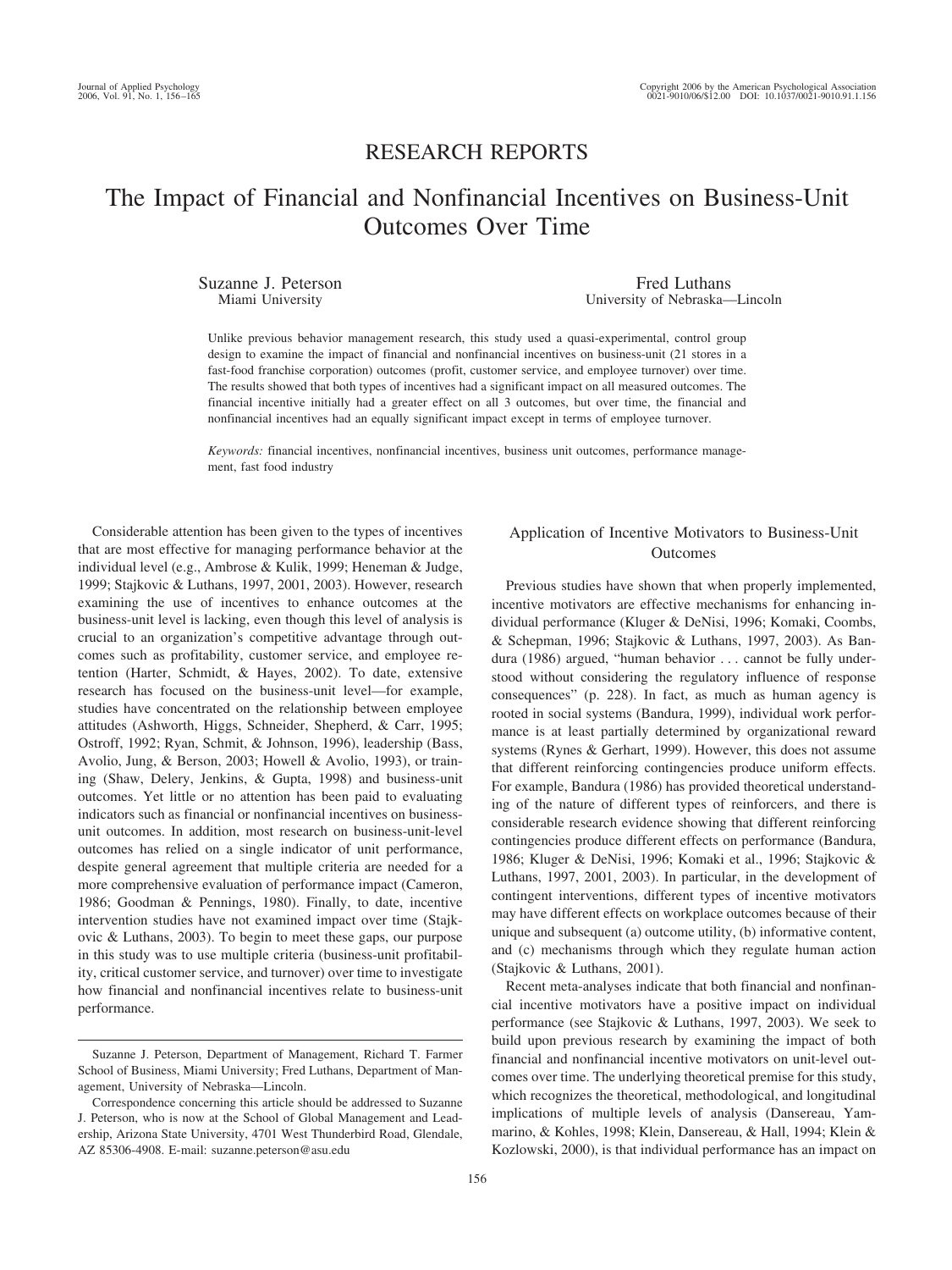business-unit outcomes. As Guzzo (1988) and colleagues (Guzzo & Shea, 1992) have pointed out, much of organizational or unitlevel performance is indirectly influenced by the same factors that affect individual performance. For example, just as it is widely recognized that incentive systems influence individual employee behavior, we propose that incentives also affect employees' collective behavior, resulting in improvements in unit-level outcomes. This is because the incentive system is a shared experience of a group of employees, and its impact is likely reflected through shared behaviors and resulting outcomes produced by those group members. As Kozlowski and Hattrup (1992) noted, "individuals within a bounded context are presented with relatively homogenous situational factors and events that lead to collective interpretations and response tendencies" (p. 162).

Although the exact process of how individual outcomes lead to unit outcomes is not yet entirely understood, there is increasing evidence that collectively a unit's employees can provide a unique source of competitive advantage that is difficult for others to replicate (Harter et al., 2002; Huselid, 1995; O'Reilly & Pfeffer, 2000; Wright & McMahan, 1992). For example, recent work by the Gallup Organization in industries as varied as retail, hospitality, health care, and manufacturing has empirically confirmed that certain human resource management practices can result in a collectively "engaged" group of employees, and these engaged employees have a positive impact on performance outcomes such as productivity, customer satisfaction, employee retention, and even profits (Harter et al., 2002; Tritch, 2003). Similarly, findings by Collins and Clark (2003) suggest that a positive relationship between certain human resource practices and firm performance can be explained by the influence that such practices have on the social networks of employees. Results of these studies highlight the importance of considering the impact that human resource practices have on the employee group level.

Many years ago, Argyris (1964) suggested that engaging in practices such as fair compensation, feedback systems, and participative management should lead to positive organizational outcomes. However, Argyris, and more recently Goodman (2000), also recognized that there are "missing organizational linkages" between administering incentives and achieving business-unit outcomes. Because managers are typically charged with both developing the policies for incentives and implementing the incentives, the managers' role may provide some answers to this missing linkage. As Organ (1977) suggested, whether incentives have a positive impact on organizational behaviors depends in large part on how they are treated by supervisors and managers. It follows that the systematic application of incentive motivators by supervisors and managers should be reflected in positive-performancerelated behaviors at both the individual level and collectively at the business-unit level.

The research question addressed in this study is therefore whether the systematic administration of incentive motivators has a positive impact on unit-level performance outcomes over time and whether financial and nonfinancial incentives have a differential effect on those outcomes. Before describing the methodology designed to answer this question, however, we present the theoretical grounding of the financial and nonfinancial incentives and the context for the study.

#### *Financial Incentive Motivators*

The theoretical basis for money as an effective incentive motivator has been given attention over the years (Mitchell & Mickel, 1999). In the most general sense, money has been shown to attract, motivate, and retain employees as well as to serve as a reinforcer of employee performance (Stajkovic & Luthans, 1997, 2003), and when withheld, money can act as a punisher (Milkovich & Newman, 1999). Theoretically, money serves as an incentive primarily because it can be exchanged for other desirable outcomes such as goods, services, or privileges (Komaki et al., 1996). Although many forms of financial incentives are available (e.g., vacations, gift certificates), lump-sum bonuses are becoming a commonly used pay method to retain and motivate employees (Sturges, 1994; Sturman & Short, 2000). Lump-sum bonuses are cash payments to employees that are not added to employees' base wages and therefore do not cause larger fixed labor costs in the long run (Dulebohn & Martocchio, 1998). In addition, lump-sum bonuses are a part of compensation that is not guaranteed and are usually paid in recognition of some level of performance attainment or goal achievement (Milkovich & Newman, 1999).

To make financial incentives more effective, Lawler (2000) has suggested that administrative or application processes be given attention. First, the more closely the financial incentives are tied to performance, the greater the improvement on a variety of outcomes. For example, recent findings indicate that reward contingencies moderate the performance–turnover relationship in that higher performers reported more turnover intentions when rewards were not perceived as contingent on performance (Sturman & Trevor, 2001; Trevor, Gerhart, & Boudreau, 1997). Gerhart and Milkovich (1992) explained this phenomenon by suggesting that high-performer turnover is greater under the condition of lowreward contingency because the desire to change jobs should increase as reward inequity increases. Therefore, when a weak pay-for-performance link exists, turnover of the best people may occur because they perceive that their high performance will not be sufficiently rewarded.

A second theoretical consideration relevant to this study of financial incentives revolves around whether the pay plan is focused on the individual or on the group. Group-incentive systems include plans in which payouts are contingent on the achievement of group or unit goals and often include a formal employee involvement component. Profit sharing and gain sharing are the most common, but lump-sum bonuses delivered to a group in recognition of group performance levels or goal achievement are quickly supplanting other plans (Milkovich & Newman, 1999). There is initial evidence that well-designed pay plans based on group performance can increase productivity (Bowie-McCoy, Wendt, & Chope, 1993; Kruse, 1993), but to date no research has shown the impact of financial incentives on business-unit profits, customer service, or employee turnover.

#### *Nonfinancial Incentive Motivators*

Nonfinancial incentives in organizations are most closely associated with recognition and performance feedback. Although the nonfinancial incentive of recognition does not have as extensive a theoretical foundation as that of money, we argue that the conceptual differentiation between recognition and social recognition is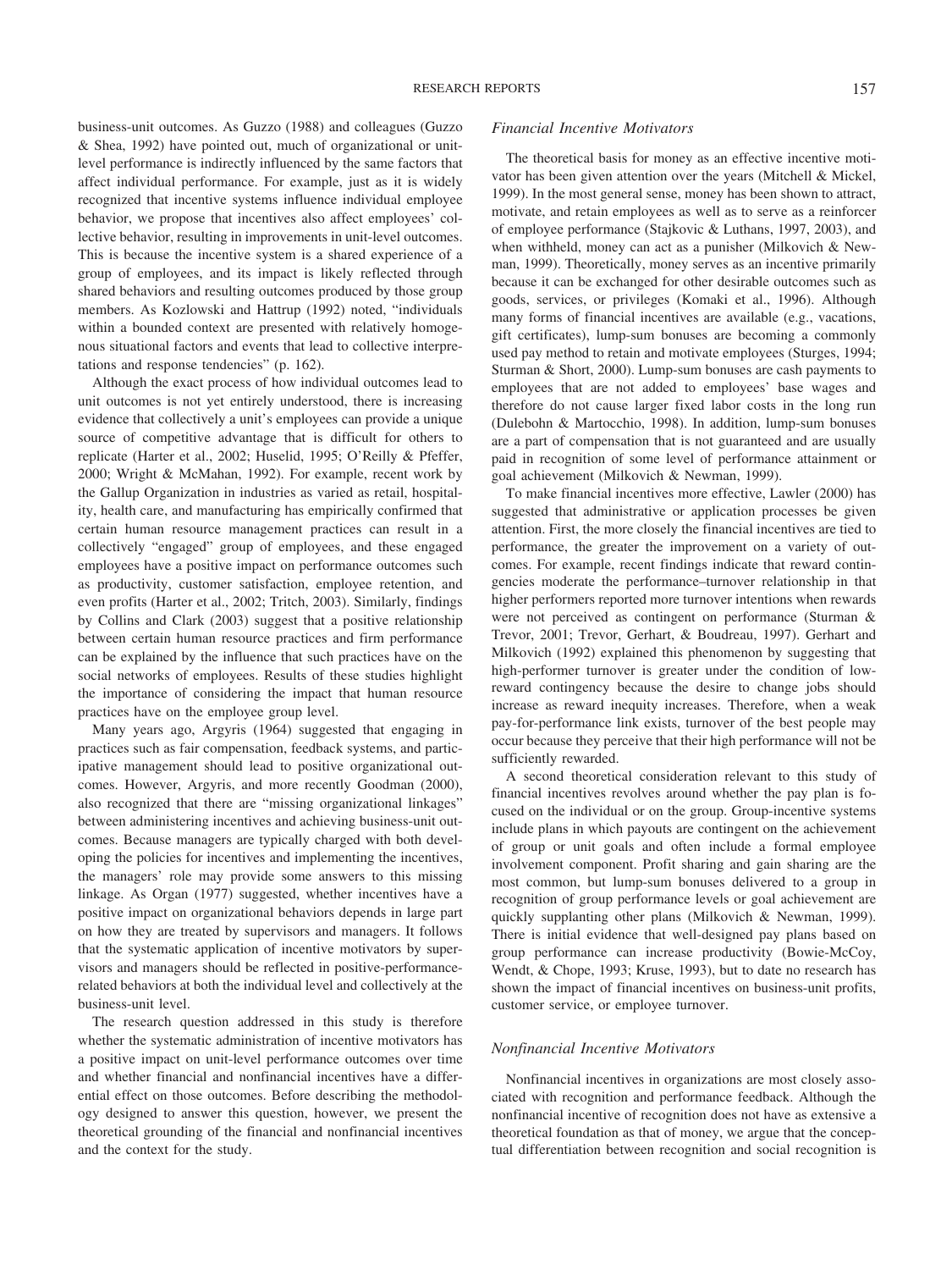important. Recognition in the application literature (e.g., Nelson, 2001) usually refers to formal programs such as employee of the month or top sales awards. Social recognition, however, refers to the more informal acknowledgment, attention, praise, approval, or genuine appreciation for work well done from one individual or group to another (Haynes, Pine, & Fitch, 1982; Luthans & Stajkovic, 2000).

Although social recognition has been given relatively less attention than formal recognition in the practitioner literature, considerable research has shown that if social recognition is provided on a contingent basis in managing employee behavior, it can be a powerful incentive motivator for performance improvement (Stajkovic & Luthans, 1997, 2001, 2003). In addition, practicing managers do seem to value social recognition as an incentive, even though this finding has been neglected in the literature. For example, according to a survey by Nelson (2001), 90% of managers felt that informal recognition helped to better motivate employees, and 84% believed providing nonfinancial recognition to employees when they do good work helps to increase their performance.

As to the nonfinancial incentive of performance feedback, although conceptually and practically closely related to social recognition, in behavioral performance management it has precise meaning. Performance feedback is defined as providing quantitative or qualitative information on past performance for the purpose of changing or maintaining performance in specific ways (Prue & Fairbank, 1981). Thus, a true feedback intervention in behavioral management conveys more task-relevant information to employees than does social recognition. Because social recognition, instead of conveying task-related information (Stajkovic & Luthans, 2001), gains its power primarily from the recipient's expectation that receiving acknowledgment or appreciation may lead to more tangible rewards down the road, it often fails to guide future performance efforts.

In fact, meta-analysis indicates that feedback interventions have mixed results on performance; in some conditions performance increases, and in other conditions no effect is reported (Kluger & DeNisi, 1996). However, performance feedback as used in behavioral management (Kopelman, 1986) refers to information regarding a level of performance (outcome feedback) and/or the manner and efficiency with which performance has been executed and how to improve it in the future (process feedback). Objective feedback information helps employees know what can be done in the future to improve performance (Annett, 1969; Bandura, 1986; Kluger & DeNisi, 1996; Stajkovic & Luthans, 2001) and has been found to be most effective when it is (a) conveyed in a positive manner; (b) delivered immediately after observing levels of performance; (c) represented visually, such as in graph or charted form; and (d) specific to the behavior that is being targeted for feedback (Luthans, 1995; Luthans & Kreitner, 1985).

On the basis of the aforementioned findings, we combined social recognition and performance feedback into one nonfinancial intervention condition. The delivery of social recognition allows the targeted employees to realize that they were noticed, and the feedback condition enables the target employees to know how they were doing. Another reason we combined them into one nonfinancial incentive is that social recognition and feedback may be potentially confounding interventions (i.e., social recognition is a form of feedback and vice versa).

#### The Fast-Food Industry Context

Although business-unit outcomes are receiving increasing attention in all types of settings (e.g., Harter et al., 2002), the need for research at this level is especially acute in the restaurant industry. Lynn (2002), editor of the *Cornell Hotel and Restaurant Administration Quarterly*, recently made a call for researchers to design experiments that can identify the causes of outcomes that industry practitioners care about:

It is the job of every hospitality manager and executive to achieve various objectives (e.g., reduce turnover, increase customer satisfaction, build market share). Research that identifies the variables under managers' control that can produce specified desired outcomes is of real value to the industry. (p. ii)

The site selected for this study seeks to fill this need in the fast-food industry.

In the fast-food industry, turnover is recognized as one of the biggest problems (Ghiselli, La Lopa, & Bai, 2001). Replacing frequent voluntary turnovers with qualified, motivated employees has been cited as being managers' greatest challenge given the presence of low wages, the physicality of the work, and the undesirable hours (Dermody & Holloway, 1998; Ghiselli et al., 2001). Considering the cost and effects of turnover, as well as the intense competition for the available pool of employees within the industry, fast-food companies need to find strategies for retaining their employees to achieve a competitive advantage. Fast-food industry investigations have found that inadequate compensation and failure to give recognition were the top reasons for employee turnover (Dermody & Holloway, 1998; Price, 1997). Thus, in addition to the important outcomes of business-unit profitability and customer service, the specific research questions for this study also include the impact of financial and nonfinancial incentives (and their differential effects) on employee turnover over time.

#### Method

The study used all 21 fast-food franchises (business units) owned by one firm. These units were located in four small-to-medium-sized cities within about a 100-mile area in the Midwest. Each unit had on average two managers, with some stores having three  $(N = 58)$ . These managers ranged in age from 32 to 56 years, with a median age of 40.2. They had 15.6 years of formal education and had worked in their present job for 3.6 years (all median values). There were no significant differences between the managers in the experimental groups and those in the control group on any of these demographic variables. Each unit comprised approximately 25 subordinates. Subordinates ranged in age from 16 to 58 years, with a median age of 24.7. They had completed 11.4 years of school and had worked in their present job for 1.7 years (all median values). To control for potential managerial style differences before the intervention, we asked the subordinates within the units to rate the extent to which their managers already displayed behavior associated with the nonfinancial intervention. We used a six-item measure of managerial style (Cronbach's  $\alpha = .89$ ), with items such as "My manager often gives me a 'pat on the back' for doing a good job." There were no significant differences between managers in the experimental groups and those in the control group.

#### *Design and Procedure*

The study used a quasi-experimental design (randomization of groups to treatments but not individuals to groups; Cook & Campbell, 1979). Out of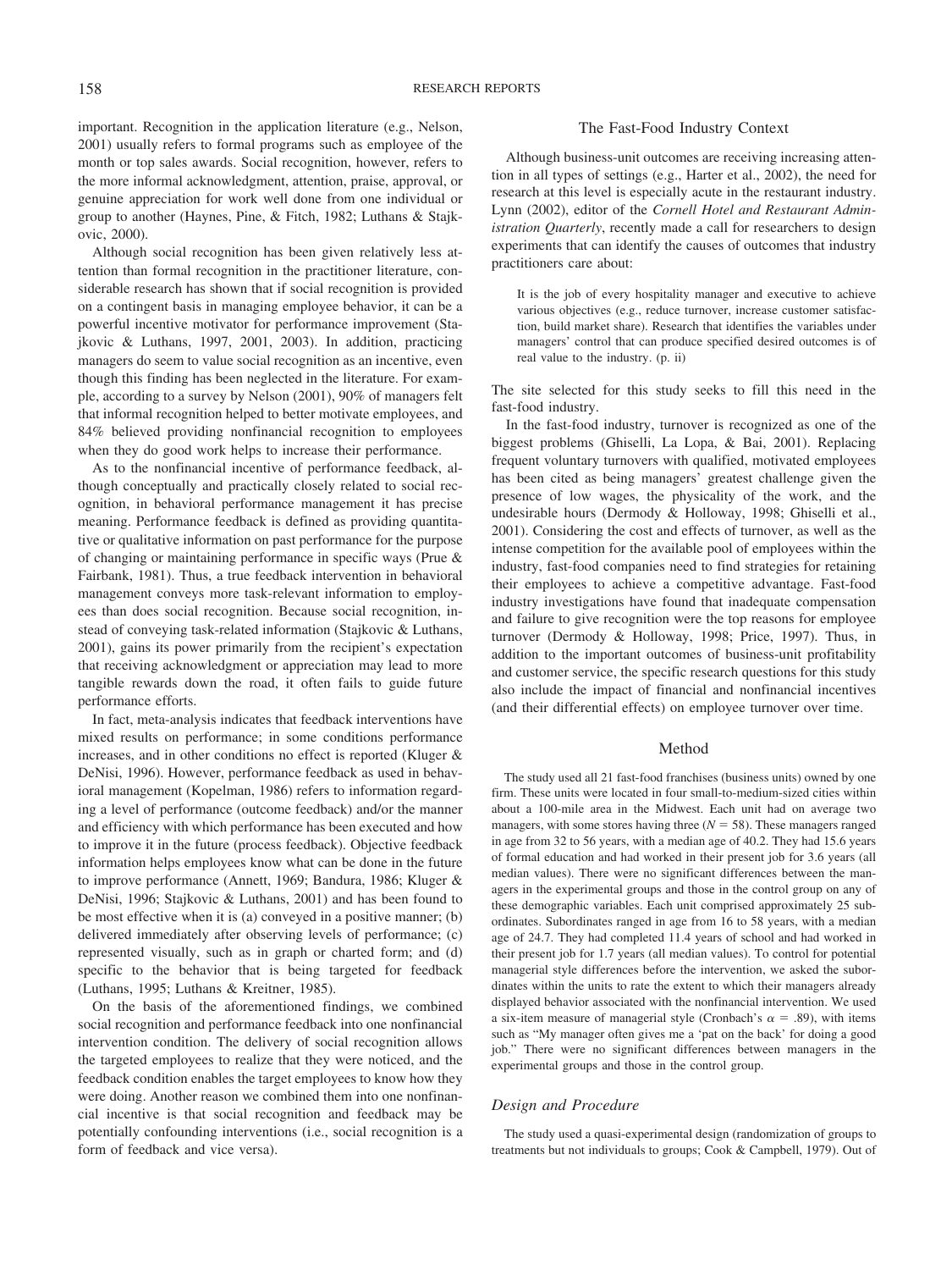the 21 units, three groups were formed for this study: (a) financial (3 stores); (b) nonfinancial (6 stores); and (c) control (12 stores). Because all analyses were to be conducted at the unit level, we sought equal numbers of units in each group. However, the company permitted only 9 units in total to be subjected to an intervention. Specifically, because of the uncertainty of the financial commitment, they allowed 3 units to receive the monetary intervention, leaving 6 for the nonfinancial intervention and the remaining 12 to serve as controls. Given this restraint, we still randomly placed units in these conditions. As this design indicates, the subordinates were nested under managers who would administer the incentive intervention. A statistical check indicated that the subordinates did not differ across the three groups in age, education, or job tenure.

#### *Training*

The training was conducted in two separate 3-hr sessions: one for the managers of the units that were using financial incentives (i.e., contingent supplemental pay administered at the unit level) in a behavioral management approach and one for the managers who were using nonfinancial incentives (i.e., contingent social recognition and performance feedback administered at the unit level) in a behavioral management approach. As with the procedures used in previous research (Stajkovic & Luthans, 1997, 2001), in this study each training session first consisted of a presentation and discussion regarding principles of behavioral management and a fivestep application behavioral management model (Luthans & Kreitner, 1985). Specifically, both groups of managers were taught how to do the following:

- 1. Identify antecedents and consequences
- 2. Measure antecedents and consequences
- 3. Functionally analyze antecedents and consequences
- 4. Apply interventions (financial or nonfinancial)
- 5. Evaluate critical performance behaviors

Each group received the identical training program content, conducted by the same researchers, except for the type of intervention they were to use in Step 4 (i.e., the financial or nonfinancial incentive).

After this presentation on behavioral management, each training session involved experiential practice and role-playing to ensure that learning had occurred. There was enough time for the training participants (i.e., the managers in the intervention groups) to get a chance to have a "practice turn." Trainees were asked to identify critical, observable, and measurable behaviors that were currently deficient but that could have had a great impact on improving performance in key areas of their units (Steps 1 and 2). This began with a list of over 60 behaviors, which the management team as a whole then narrowed down by democratic vote in order of importance to unit-performance outcomes. Example behaviors included keeping both hands moving at the drive-through window, working during idle time, repeating the customer's order back to him or her, or speed of service delivery.

*Financial incentive treatment group.* Because past research (Guthrie, 2000; Milkovich & Newman, 1999) has indicated that group pay system acceptance requires employee involvement, the managers in the financial incentive group were told to carefully communicate at the beginning of the intervention the specifics of the money distribution plan to ensure that the workers fully understood that the payout process depended on their exhibiting specific behaviors. Moreover, in order to encourage behavior that was aligned with the organization's interests, there was evidence that the company must closely link pay to organizational success (Eisenhardt, 1988) and specific performance behaviors (Stajkovic & Luthans, 2001). Indeed, recent research has indicated that a strong pay-for-performance link not only contributes to positive employee perceptions (Lawler, 2000) but also leads to improvement in productivity (Stajkovic & Luthans, 2001) and curbs turnover of valuable employees (Trevor et al., 1997).

To meet these effective pay-for-performance criteria at the business-unit level, employees were told that the same lump-sum monetary consequence would only be forthcoming when members of the unit *collectively* engaged in the identified and communicated critical performance behaviors. That is, money would only be distributed on the basis of pay for contingent group performance behavior. This meant that rather than increase the individual employee's base wages (e.g., from \$8.00/hr to \$8.50/hr), managers systematically administered lump-sum bonuses to their workers' paychecks only when the group's critical performance behaviors were observed and measured. Because it would be impossible for managers to observe all employees at all times, the managers used the same time sampling method. Managers systematically marked down at the same number of randomly spaced times the critical performance behaviors they observed by employees in the unit and were given tally sheets expressly for this purpose. At the end of each month, on the basis of the objectively observed data collected on the critical performance behaviors exhibited by the employees in the entire unit, the following payouts were given: up to 50 behaviors observed, \$25 added to all the paychecks of the unit's employees; 50–100 behaviors, \$50 per paycheck; over 100 behaviors, \$75.

Payouts for the financial groups ranged from a \$33.07 average per employee per month during the 3 months posttraining to a \$54.61 average per employee per month during the next 3 months to a \$70.55 average per employee per month during the final 3 months. A potential limitation of this payout method might have been the employees' engaging in the minimum behaviors within the 50-behavior range, but this was not deemed to be a problem because these behaviors were for the group as a whole and because of the relative ease of performing these behaviors. Also, on the basis of company data regarding their previous bonus programs, \$25 represented an increment level that would motivate their employees. Specifically, employees were asked the following: "What amount of money would motivate you to try to perform your job at a higher level?" Employees were given the following options: (a) \$10 –\$15, (b) \$15–\$20, (c) \$20 –\$25, (d) \$25–\$30, (e) \$30 –\$35, (f) \$35–\$40, or (g) above \$40. Sixty-eight percent of employees responded that \$25–\$30 would motivate them. On the basis of this objective information and the firm's ability to pay, we expected that most of these employees would respond well to the \$25 increments.

*Nonfinancial treatment group.* In an attempt to keep levels of analysis consistent and aligned, we wanted the nonfinancial intervention, like the financial treatment, to be delivered at the unit level as much as possible. To accomplish this objective, we trained the managers in the nonfinancial group to deliver performance feedback and social recognition at the unit level. Specifically, for the performance feedback, managers developed charts of the entire group's quantitative information concerning the frequency of the identified critical performance behaviors. For example, managers would chart the drive-through times and the cash overshort at the end of the day. These large poster-sized charts were placed in a prominent place (e.g., by the time clock) where all members of the unit could readily see the results. In addition, the managers were trained to administer positive recognition not only to individuals but also to groups and to the entire unit for performing the identified behaviors (e.g., "I noticed that today the drive-through times were really good. That is great since that is what we're really focusing on these days"). This contingent social recognition could be heard most of the time by several employees or even by the whole group because of the close proximity of employees in the unit. Even if the social recognition was directed to an individual, the proximity was such that it was deemed to serve as vicarious reinforcement to others. In addition, to assure social recognition to the unit level, managers gave a memo to each employee on a weekly basis that summarized (in a positive way) how the unit was progressing on the identified behaviors. Specific,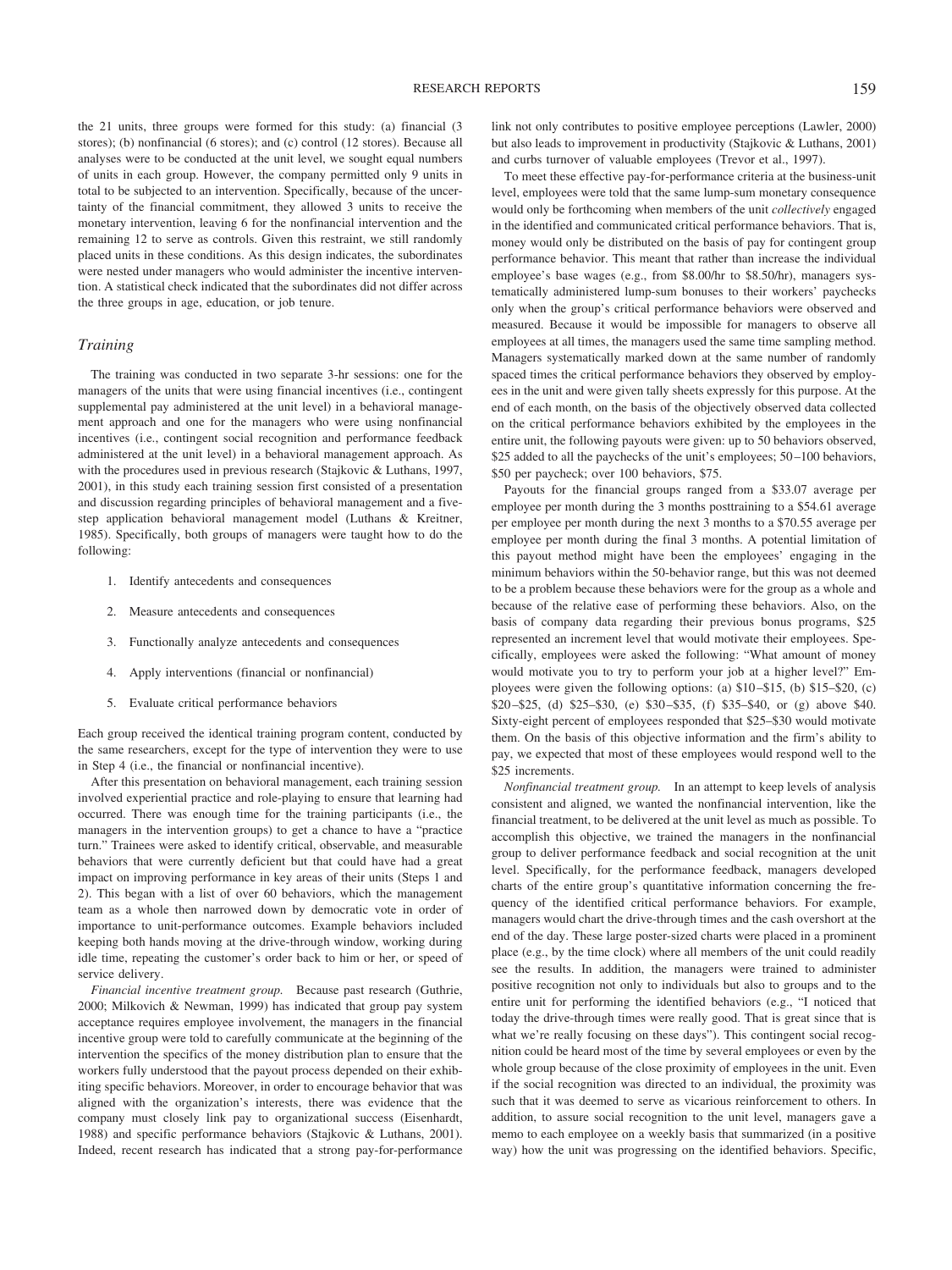but anonymous, examples recognizing the critical behaviors being exhibited were used in these weekly memos.

#### *Measures of Business-Unit Outcomes*

Again, the focus of this study was on unit-level outcomes rather than on individual performance outcomes, which dominate the behavioral management literature (see Dienesch & Liden, 1986, and Rousseau, 1985, for a discussion regarding the aggregation of individual-level responses to predict group-level performance). For our study, the company provided, from currently existing records, unit gross profit data as well as a key customer service indicator of drive-through times. In addition, the organization carefully tracked and provided us with employee turnover data. Because all these data were kept on a monthly basis, we averaged the data for 3-month periods to prevent potentially misleading short-run fluctuations and to secure more reliable, stable estimates (Schwab, 1999).

*Gross profitability.* The corporation provided us with the data on gross profits (i.e., revenue minus expenses) of each unit measured monthly in dollars. We averaged these gross profits in each condition in 3-month intervals: Time  $1 = 3$  months prior to intervention; Time  $2 = 3$  months postintervention; Time  $3 = 6$  months postintervention; and Time  $4 = 9$ months postintervention.

*Drive-through time.* Drive-through time was measured in minutes it takes for customers to approach the restaurant, order their food, pay, and leave the restaurant. Drive-through times in the fast-food industry have long been considered a key customer service indicator, because they represent a standard used to benchmark speed and efficiency of operations to meet customer expectations. In fact, in a relevant study, excessive drive-through time was ranked second in importance to customers and was the primary reason for customers' not coming back (Kelley, Hoffman, & Davis, 1993). Drive-through times are recorded for every transaction and then averaged at the end of each shift to determine this measure of the unit's customer service performance. The drive-through times are automatically recorded by an in-store computer and were averaged for each store by aggregating all shifts to derive the average drive-through times per store across shifts for each of the time periods in the study.

*Employee turnover.* This franchise corporation has a very high turnover rate, averaging over 200% in a 3-month time period (i.e., they only retain an employee about an average of 1.5 months). However, this figure is in line with the industry average for geographic locales similar to the ones in which our study's units were located. Much of this turnover in the industry is due to the demographics of the workforce (e.g., students and older workers who lack long-term commitment to the job), a shortage of unskilled workers in these locations, as well as tactics whereby competitors offer hiring bonuses to lure employees from one another. This company produced monthly turnover reports in percentages. For consistency, we again averaged turnover at each of the study's 3-month time periods.

#### *Manipulation Checks*

As a manipulation check, the researchers, accompanied by the field manager who normally made such calls, randomly conducted weekly follow-up visits to all the units in the experimental treatments; in addition, the researchers made frequent phone calls and sent e-mails to the unit managers until the end of the study. The researchers would probe the managers with questions and comments as to whether he or she remembered and was implementing the training received. Also, for those units in the financial treatment condition, the company e-mailed us objective data reports that showed the payouts being distributed at each store, which allowed us to monitor and confirm that the intervention was indeed ongoing. For those in the nonfinancial intervention condition, the managers sent us (via weekly e-mails) the feedback charts they were creating and displaying as well as copies of the social recognition memos that were being distributed to employees. During our site visits and by e-mail, many also provided us with anecdotal evidence of the verbal social recognition they were giving.

#### Results

Correlations, means, and standard deviations for the study variables are shown in Table 1. The reported correlations were based on all the business units/stores in the study  $(N = 21)$  and were aggregated across conditions (control and financial and nonfinancial treatments) that were reported at the 6-month time period (i.e., halfway through the intervention as has been done in previous studies; see Frayne & Geringer, 2000). As a preliminary step in the analysis, the equivalence of experimental and control groups on the three outcomes measures was assessed. This step was accomplished by computing *t* tests for the significance of differences using the preintervention data. Although visual inspection indicated that the financial intervention group was slightly outperforming the nonfinancial and control groups, statistical analysis revealed that none of the results of the *t* tests for differences on the means of the preintervention data was significant.

### *Intervention Versus Control Groups: A Comparison Over Time*

We modeled our analytical strategy on that of Frayne and Geringer (2000). To control for the error rate in analyses, we used multivariate analysis of variance to analyze all measures collected for the control and intervention groups for all time periods. Results of sphericity tests indicated that univariate analyses of variance (ANOVAs) on each of the measures were appropriate. Thus, a series of contrasts were performed: Mean differences were examined between the three groups separately within each period of time. Kieffer, Reece, and Thompson (2001) have suggested that this is the best strategy when researchers are interested in a priori planned contrasts.

In this study, two-way interaction contrasts were performed for each outcome variable (i.e., profitability, drive-through times, and turnover): Contrast 1 was between the control group (no intervention) and both the financial intervention group and the nonfinancial intervention group at each period of time (preintervention, 3 months, 6 months, and 9 months). Contrast 2 was between the financial group and the nonfinancial group at each period of time. The purpose of these contrasts was to answer analytically the following questions: (a) Is the difference between the control and

|--|--|

| Correlations Means, and Standard Deviations for Variables |  |  |  |  |  |  |
|-----------------------------------------------------------|--|--|--|--|--|--|
|-----------------------------------------------------------|--|--|--|--|--|--|

| Variable                                                  |              | 2            |                   |
|-----------------------------------------------------------|--------------|--------------|-------------------|
| 1. Gross profits<br>2. Drive-through times<br>3. Turnover |              | $-.63*$      | $-.47*$<br>$.49*$ |
| M<br>SD                                                   | 73.3<br>17.2 | 53.2<br>29.6 | 211.5<br>99.4     |

*Note.* All correlations were based on  $n = 21$  (all business units/stores in the study) on aggregated measures across all conditions (control and financial and nonfinancial treatments) taken at the 6-month time period.  $* p \le .01$ .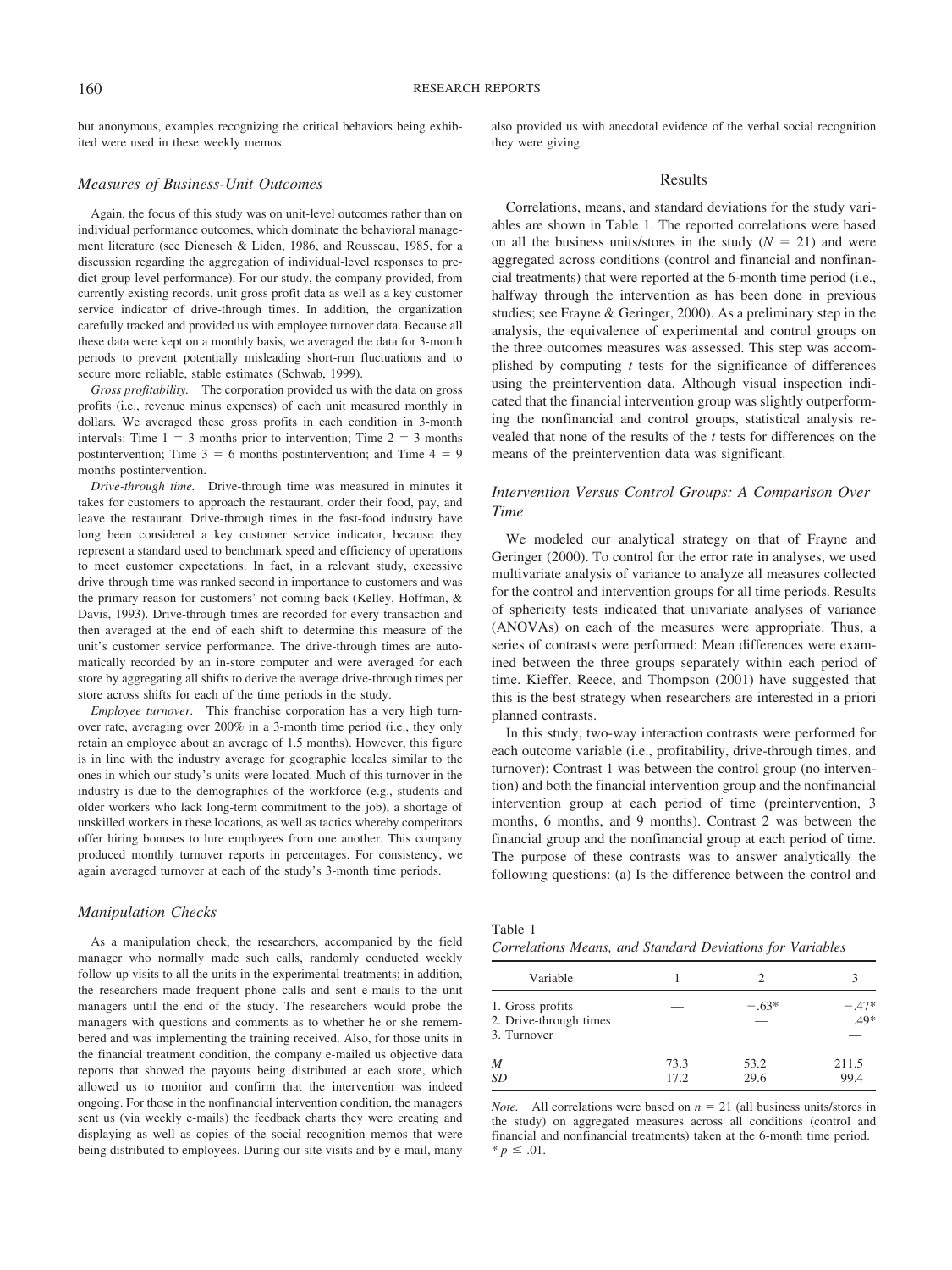the two intervention conditions (financial and nonfinancial) the same for each period of time? (b) Is the difference between the financial and nonfinancial conditions the same for each period of time? The means and standard deviations of the business-unit profit performance, customer service, and employee turnover measures are shown in Table 2.

*Profit performance.* For gross profits, a repeated measures ANOVA revealed significant main effects for groups,  $F(2, 18) =$ 71.23,  $p < .01$ ,  $\eta^2 = .34$ , and time,  $F(3, 54) = 62.17$ ,  $p < .01$ ,  $\eta^2$  = .13. The Group  $\times$  Time interaction was also significant, *F*(6, 54) = 57.63,  $p < .01$ ,  $\eta^2 = .12$ . We examined this significant interaction further by exploring some contrasts: the control group contrasted with both treatment groups (Contrast 1) and the financial group contrasted with the nonfinancial treatment group (Contrast 2). Each contrast was an interaction contrast. At preintervention, none of the contrasts was significant. However, 3 months after the intervention, Contrast 1 was significant,  $F(1, 18)$  = 189.43,  $p < .01$ ,  $\eta^2 = .05$ . Contrast 2 was also significant,  $F(1, 0)$  $18$ ) = 91.18,  $p < .01$ ,  $\eta^2 = .01$ . Overall, results indicated that prior to the intervention, there were no differences between the three groups (control, financial, and nonfinancial). Three months after the intervention, however, both the financial as well as the nonfinancial group outperformed the control group. Also, the financial group outperformed the nonfinancial group.

Six months postintervention, only Contrast 1 was significant,  $F(1, 18) = 311.27, p < .01, \eta^2 = .02$ . In the final 9-month postintervention analysis, only Contrast 1 was again significant,  $F(1, 18) = 216.12, p < .01, \eta^2 = .12$ . These results indicate that over the course of the 9-month period, both the financial as well as the nonfinancial interventions continued to have a positive impact on profits when compared with the control group. Also noteworthy is that although the financial intervention outperformed the nonfinancial intervention initially (i.e., at the 3-month analysis), these differences disappeared over time. At both 6 and 9 months, there were no significant differences between the financial and nonfinancial interventions vis-à-vis profits. In other words, this analysis indicated that financial and nonfinancial incentive motivators had an equally effective impact on unit-level profit performance over time.

*Drive-through times.* The repeated measures ANOVA on drive-through timing revealed significant main effects for group,  $F(2, 18) = 1,027, p < .01, \eta^2 = .47$ , and time  $F(3, 54) = 218.19$ ,  $p \leq 0.01$ ,  $\eta^2 = 0.21$ . The Group  $\times$  Time interaction was also significant,  $F(6, 54) = 212.65$ ,  $p < .01$ ,  $p^2 = .23$ . Further analysis of the interaction by means of the previously mentioned contrasts revealed no significant difference between the control group and the two treatment groups at preintervention. However, at 3 months, both contrasts were significant with Contrast 1 (the control vs. the two treatments), which explains the largest proportion of the interaction variance,  $F(1, 18) = 727.63$ ,  $p < .01$ ,  $\eta^2 = .14$ ; for Contrast 2 (financial vs. nonfinancial),  $F(1, 18) = 46.24, p < .01$ ,  $\eta^2 = .02$ .

At 6 months postintervention, only Contrast 1 was significant,  $F(1, 18) = 922.89, p < .01, \eta^2 = .13$ . Similarly, at 9 months, Contrast 1 was again significant,  $F(1, 18) = 1,127.34, p < .01$ ,  $\eta^2$  = .12, whereas Contrast 2 was not. Overall, these results indicate that for the key measurable customer service criterion of drive-through times, there were no significant differences between the control and intervention groups prior to the intervention. However, postintervention, both treatment groups outperformed the control group in the short- and the long-term. Like the effects on profit performance at 6 and 9 months, there were no differences between the financial and nonfinancial incentives on drive-through times.

*Employee turnover.* The last outcome variable examined was employee turnover. A repeated measures ANOVA showed significant main effects of group,  $F(2, 18) = 66.25$ ,  $p < .01$ ,  $\eta^2 = .14$ , and time,  $F(3, 54) = 44.29$ ,  $p < .01$ ,  $p^2 = .17$ . The Group  $\times$  Time interaction was also significant,  $F(6, 54) = 19.56$ ,  $p < .01$ ,  $\eta^2 =$ .14. This significant interaction was also examined further by looking at the contrasts at each time period. At pretraining, neither Contrast 1 nor Contrast 2 was significant. However, at 3 months, both Contrast 1 and 2 were significant,  $F(1, 54) = 21.22$ ,  $p < .01$ ,  $\eta^2 = .04$ , and  $F(1, 54) = 16.23$ ,  $p < .03$ ,  $\eta^2 = .03$ , respectively.

|--|--|

*Means and Standard Deviations of Performance Measures by Intervention and Control Groups*

| Time                              | Control |      |       | Financial | Nonfinancial |       |
|-----------------------------------|---------|------|-------|-----------|--------------|-------|
|                                   | M       | SD   | M     | SD        | M            | SD    |
| Gross profits <sup>a</sup>        |         |      |       |           |              |       |
| Preintervention                   | 62.3    | 11.4 | 64.7  | 14.7      | 61.2         | 16.2  |
| 3 months                          | 65.4    | 22.9 | 75.2  | 21.4      | 71.2         | 18.1  |
| 6 months                          | 62.7    | 15.7 | 79.1  | 23.6      | 78.1         | 18.3  |
| 9 months                          | 63.3    | 32.9 | 84.1  | 32.8      | 83.2         | 32.1  |
| Drive-through timing <sup>b</sup> |         |      |       |           |              |       |
| Preintervention                   | 63.9    | 24.9 | 58.6  | 21.8      | 59.4         | 20.2  |
| 3 months                          | 63.5    | 33.1 | 54.7  | 24.6      | 48.1         | 21.9  |
| 6 months                          | 61.4    | 42.7 | 50.6  | 38.8      | 47.6         | 31.3  |
| 9 months                          | 61.9    | 31.3 | 47.3  | 29.1      | 44.3         | 29.1  |
| Turnover $(\% )$                  |         |      |       |           |              |       |
| Preintervention                   | 220.3   | 97.2 | 209.6 | 88.1      | 218.4        | 79.1  |
| 3 months                          | 247.4   | 98.3 | 201.9 | 110.2     | 216.6        | 103.6 |
| 6 months                          | 239.1   | 94.4 | 192.8 | 119.2     | 202.5        | 102.6 |
| 9 months                          | 231.7   | 87.8 | 181.4 | 88.6      | 196.6        | 88.2  |

<sup>a</sup> Measured in thousands of dollars. <sup>b</sup> Measured in seconds.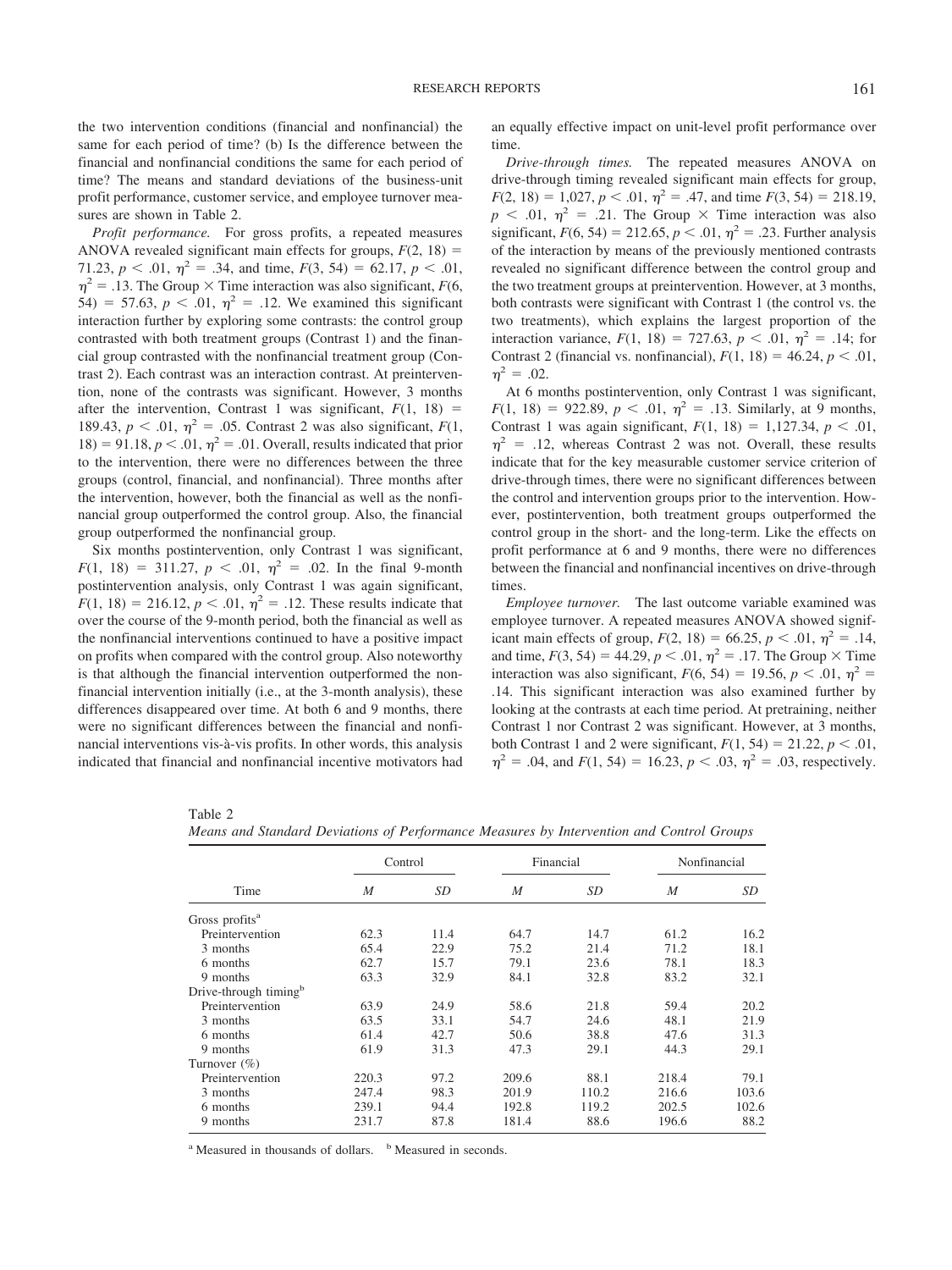Unlike the profit and customer service performance analyses, for turnover at 6 months, both contrasts were again significant: Contrast 1,  $F(1, 18) = 30.34, p < .01, \eta^2 = .01$ ; Contrast 2,  $F(1, 18) = 30.34, p < .01, \eta^2 = .01$ ; 18) = 12.13,  $p < .01$ ,  $\eta^2 = .04$ . At 9 months both contrasts were again significant: Contrast 1,  $F(1, 18) = 43.29, p < .01, \eta^2 = .02;$ Contrast 2,  $F(1, 18) = 9.76$ ,  $p < .01$ ,  $\eta^2 = .04$ . Overall, results again demonstrate that there were no significant differences in turnover between the control and the intervention groups prior to the intervention. However, postintervention, both treatment groups had less turnover than did the control group. The difference in results between turnover and the other unit outcomes (i.e., profits, drive-through times) is that the financial incentive did have a significantly greater impact on improving turnover than did the nonfinancial incentive over time.

Finally, to control for the potential cyclical or seasonal effects of the unit outcomes, we performed a post hoc cursory examination of archival data of the intervention groups from the same time period during the previous year; this survey did not indicate the improved trends found during the intervention periods of the study.

#### Discussion

The results indicated that both financial and nonfinancial incentives contingently administered to identified performance behaviors exhibited by the work group significantly increased both unit profit performance and customer service measures and decreased turnover rates. It is important to note that these improvements were sustainable over time. In today's climate of focusing on quick-hit financial performance improvement for the capital markets (e.g., downsizing and Enron-type "creative accounting"), genuine sustainable performance improvement through people would seem to best contribute to competitive advantage (Luthans & Youssef, 2004; Pfeffer, 1998). Although statistically significant improvements were evidenced in all the measured performance outcomes, in a very tight margin industry with extremely high customer service expectations and huge turnover rates, the absolute numbers are also very meaningful for this firm.

Specifically, the average profits rose 30% from preintervention to postintervention (9 months) for the financial condition and 36% for the nonfinancials; drive-through times decreased 19% for the financials and 25% for the nonfinancials; and turnover improved 13% for the financials and 10% for the nonfinancials. From an individual employee standpoint, on average, employees in the financial group made \$475 more than their counterpart employees in the nonfinancial treatment and control groups over the course of study. Obviously, the top management of this firm felt this money was well spent and indicated they would be using both the financial and nonfinancial interventions in all their restaurants.

Another contribution of the study is the finding that although the financial incentives initially had a greater impact than the nonfinancial incentives on profit and customer service, they became equally effective over time. This may shed some light on the missing organizational linkages discussed by Goodman (2000) indicating that nonfinancial incentives are viewed by employees as an attempt to increase the positive climate, and hence employees reciprocate with prosocial, citizenship behaviors (Settoon & Mossholder, 2002) and engagement (Harter et al., 2002) and even effectiveness at the unit level (Harter et al., 2002; Podsakoff & MacKenzie, 1994) and in the restaurant industry (Walz & Niehoff, 1996). Future research could use structural equation modeling to directly test if indeed such linkages exist.

For employee turnover, results over time were different and interesting. Although both the financial and nonfinancial incentives had a significant impact on turnover over time, the financial incentives had a significantly greater impact than the nonfinancial incentives over time. Equity theory (Adams, 1963) may offer one potential explanation for this finding. Equity theory suggests that one option when determining the equitability of a situation is to choose a comparative referent outside the organization but within the same industry. Thus, when financial incentives boosted these employees' pay to a level that was a wage higher than comparative referents in their labor market pool, this may have resulted in a lower turnover rate over time (see Sturman & Short, 2000; Trevor et al., 1997). These results also support efficiency wage theory (Akerlof & Yellen, 1986), which suggests that organizations that pay at higher levels than competitors will experience increases in efficiency at both the individual and the organizational levels because they are more able to retain their best performers (Brown, Sturman, & Simmering, 2003) as well as reduce employees' unproductive behavior (Akerlof & Yellen, 1986).

Another possible reason why the financial incentives had a greater impact on turnover than the nonfinancial incentives may have to do with organizational commitment. According to Hrebiniak and Alutto (1972), calculative commitment, or what Meyer and Allen (1991) called "continuance commitment," that occurs as a result of individual– organizational transactions may result in better retention of employees. That is, individuals may become bound to an organization because they have certain costs (e.g., seniority, or in this case a good bonus plan) invested in the organization and cannot "afford" to separate themselves from it. In this study, perhaps employees felt that once invested in the new financial benefits, they had less desire to leave.

#### *Limitations of the Study*

A constraint in our study was that the sample size (21 units) may have affected statistical power. This creates a dilemma, because in most cases of field research the researcher has little or no flexibility to simply increase the sample size to ensure adequate power (Sackett & Mullen, 1993). This is especially true when the sample involves business units rather than individuals. Thus, as Cook and Campbell (1976, 1979) have discussed, trade-offs between various forms of validity—namely, internal validity and statistical conclusion validity—must be illuminated. In light of the constraints of gaining a larger sample of unit-level data, we followed Goldstein's (1986) advice to "choose the most rigorous design possible and be aware of its limitations" (p. 144). In particular, we attempted to minimize the threats to the internal validity posed by the study's design.

Besides sample size, another potential limitation was that the nonfinancial intervention was, by its nature, less group focused than the financial condition. Given that analyses were conducted at the unit level, both interventions were designed and implemented as much as possible to also be at the group level so that levels were aligned. Although performance feedback graphs and group recognition memos were indeed delivered to the group as a whole, recognition-oriented verbal comments (most often overheard by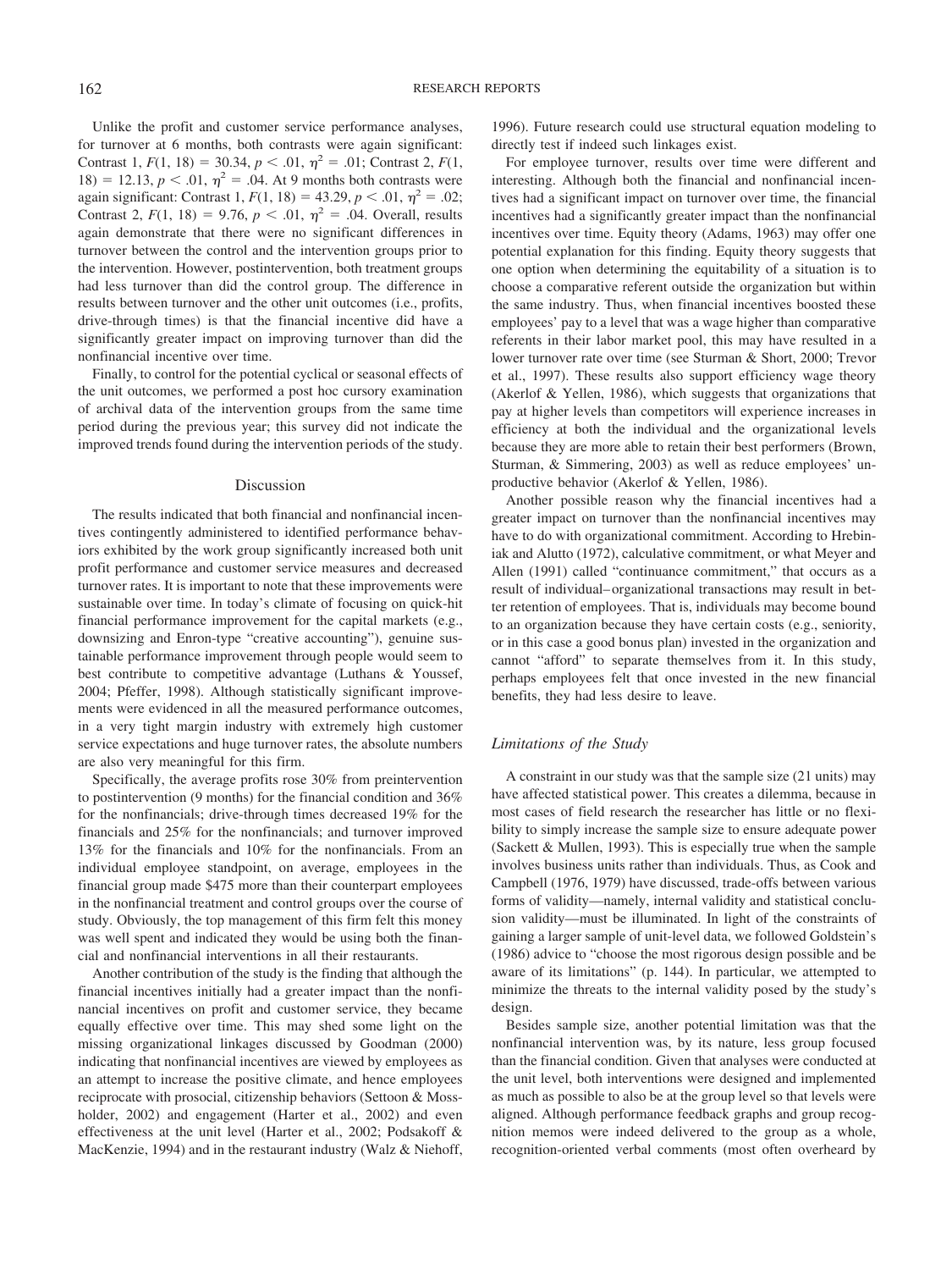other members of the close proximity unit) still did not always reach the whole group.

One final limitation that should be noted pertains to the generalizability of results. The research was conducted in a very specific service setting: a fast-food chain. Although selected because of the need for such studies in this industry and the excellent controls available for the field experiment, this setting is somewhat unique and limits the generalizability of the findings to other service firms and nonservice sectors. In addition, the relatively young age of employees and the low complexity of their jobs are not representative of most organizations. Most of the workers are either in school and consider this to be a short-term job or they are less qualified for relatively more complex jobs in other companies.

#### *Conclusions and Implications*

This study's main contribution is twofold. Specifically, this is the first study to explore and demonstrate that both financial and nonfinancial incentive motivators contingently administered by trained managers significantly improved desirable business-unit outcomes (profitability, customer service, and employee turnover). This improvement in performance also appeared to be sustained over time, an issue also not previously examined to date in incentive motivation research. Second, although both had a significant impact, the financial incentive was found to have a greater initial impact than the nonfinancial incentive; over time, however, this discrepancy disappeared for profitability and customer service, but not for turnover. These results lead to several practical implications.

First, in a labor-intensive service setting, marked by simple, routine jobs and a low wage rate, contingent pay-for-performance behaviors may indeed have the strongest initial impact on unit performance outcomes. This may be explained by the existing theory that money is readily perceived as having a high instrumental value that makes putting forth extra effort worthwhile (Mitchell & Mickel, 1999; Stajkovic & Luthans, 2001). Also, the monetary incentive may have a long-run effect in terms of staying or leaving (i.e., turnover rates) because of comparative value for alternative employment (e.g., equity theory). In the case of the nonfinancials (social recognition and performance feedback), employees may initially respond positively because they seek feedback and desire attention and respect (Luthans & Stajkovic, 2000). There is also considerable evidence from reinforcement theory and research that such performance feedback, attention, and respect do not become satiated (Bandura, 1986; Komaki et al., 1996; Stajkovic & Luthans, 2001). Thus, although the nonfinancials may not have as great an initial impact as the pragmatics of monetary gain, as was found in this study, they seem to have a steady, sustainable impact.

Despite the growing body of literature supporting the use of social recognition and performance feedback to improve worker performance, these are still not as widely used today as they should be, given that there are minimal direct costs (e.g., training) to the organization. Also, from a practical standpoint, this study indicated that with very little training and follow-up, managers can indeed contingently administer at the unit level both financial and nonfinancial incentives to specific performance behaviors that have an impact on desired unit outcomes. By administering incentive motivators through a theoretically based yet application-driven

method, managers may be able to overcome some of the process issues typically associated with administering different types of incentive motivators.

Finally, this study helps to confirm what recent researchers have claimed (e.g., Huselid, 1995; Huselid, Jackson, & Schuler, 1997; Pfeffer, 1998)—that employee performance has implications for work-unit or organizational-level outcomes and that a firm's employees collectively provide a unique source of competitive advantage that is difficult to replicate. In this particular study, through manager training and the use of a behavioral performance management incentive system, managers were able to increase employees' key performance behaviors, which seemed to be critical to their work-unit outcomes. By systematically administering both group-level financial and nonfinancial incentive motivators, managers could better align the interests of employees with those of the organization. The results of this study not only reconfirm past research advocating the use of incentive motivators to increase individual performance but also show the positive impact of collective effort on work-unit performance over time.

#### References

- Adams, J. S. (1963). Toward an understanding of inequity. *Journal of Abnormal and Social Psychology, 67,* 422– 436.
- Akerlof, G. A., & Yellen, J. L. (1986). *Efficiency wage models of the labor market.* Cambridge, England: Cambridge University Press.
- Ambrose, M. L., & Kulik, C. T. (1999). Old friends, new faces: Motivation research in the 1990s. *Journal of Management, 25,* 231–292.
- Annett, J. (1969). *Feedback and human behavior.* Harmondsworth, England: Penguin.
- Argyris, C. (1964). *Integrating the individual and the organization.* New York: Wiley.
- Ashworth, S. D., Higgs, C., Schneider, B., Shepherd, W., & Carr, L. S. (1995, April). *The linkage between customer satisfaction and employeebased measures of a company's strategic business intent.* Paper presented at the 10th Annual Conference of the Society for Industrial and Organizational Psychology, Orlando, FL.
- Bandura, A. (1986). *Social foundations of thought and action.* Englewood Cliffs, NJ: Prentice Hall.
- Bandura, A. (1999). Social cognitive theory of personality. In L. Pervin & O. John (Eds.), *Handbook of personality* (2nd ed., pp. 154 –196). New York: Guilford Press.
- Bass, B. M., Avolio, B. J., Jung, D. I., & Berson, Y. (2003). Predicting unit performance by assessing transformational and transactional leadership. *Journal of Applied Psychology, 88,* 207–218.
- Bowie-McCoy, S. W., Wendt, A. C., & Chope, R. (1993). Gainsharing in public accounting: Working smarter and harder. *Industrial Relations, 32,* 432– 445.
- Brown, M. P., Sturman, M. C., & Simmering, M. J. (2003). Compensation policy and organizational performance: The efficiency, operational, and financial implications of pay levels and pay structure. *Academy of Management Journal, 46,* 752–762.
- Cameron, K. S. (1986). Effectiveness as paradox: Consensus and conflict in conceptions of organizational effectiveness. *Management Science, 32,* 539 –553.
- Collins, C. J., & Clark, K. D. (2003). Strategic human resource practices, top management team social networks, and firm performance: The role of human resource practices in creating organizational level competitive advantage. Academy of Management Journal, 46, 740-751.
- Cook, T. D., & Campbell, D. T. (1976). The design and conduct of quasi-experiments and true experiments in field settings. In M. D. Dunnette (Ed.), *Handbook of industrial and organizational psychology* (pp. 223–326). Chicago: Rand McNally.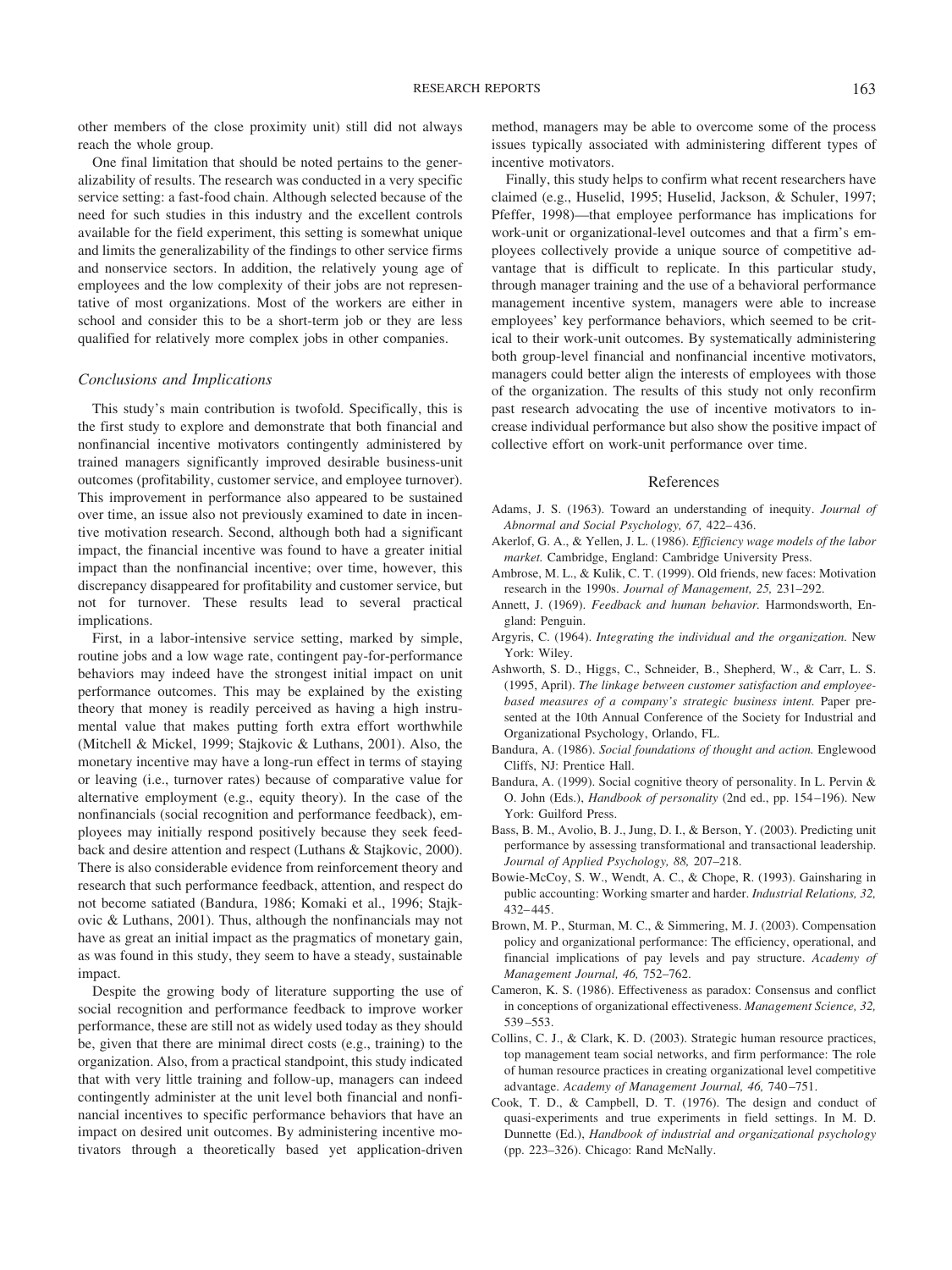Cook, T. D., & Campbell, D. T. (1979). *Quasi-experimentation.* Boston: Houghton Mufflin.

- Dansereau, F., Yammarino, F. J., & Kohles, J. C. (1998). Multiple levels of analysis from a longitudinal perspective: Some implications for theory building. *Academy of Management Review, 24,* 346 –357.
- Dermody, M. B., & Holloway, R. W. (1998). Recruitment and retention of managers: Developing a management-career package. *Cornell Hotel and Restaurant Administration Quarterly, 39,* 20 –25.
- Dienesch, R. M., & Liden, R. C. (1986). Leader–member exchange model of leadership: A critique and further development. *Academy of Management Review, 11,* 618 – 634.
- Dulebohn, J. H., & Martocchio, J. J. (1998). Employee perceptions of the fairness of work group incentive pay plans. *Journal of Management, 24,*  $469 - 488.$
- Eisenhardt, K. M. (1988). Agency and institutional theory explanations: The case of retail sales compensation. *Academy of Management Journal, 31,* 488 –512.
- Frayne, C. A., & Geringer, M. J. (2000). Self-management training for improving job performance: A field experiment involving salespeople. *Journal of Applied Psychology, 85,* 361–372.
- Gerhart, B., & Milkovich, G. T. (1992). Employee compensation: Research and practice. In M. D. Dunnette & L. M. Kough (Eds.), *Handbook of industrial and organizational psychology* (Vol. 3, 2nd ed., pp. 481–569). Palo Alto, CA: Consulting Psychologists Press.
- Ghiselli, R. F., La Lopa, J. M., & Bai, B. (2001). Job satisfaction, life satisfaction, and turnover intent among fast food-service managers. *Cornell Hotel and Restaurant Administration Quarterly, 42,* 28 –37.
- Goldstein, I. L. (1986). *Training in organizations: Needs assessment, development, and evaluation* (2nd ed.). Monterey, CA: Brooks/Cole.
- Goodman, P. S. (2000). *Missing organizational linkages: Tools for crosslevel research.* Thousand Oaks, CA: Sage.
- Goodman, P. S., & Pennings, J. M. (1980). Critical issues in assessing organizational effectiveness. In E. E. Lawler, III, D. A. Nadler, & C. Cammann (Eds.), *Organizational assessment* (pp. 185–215). New York: Wiley.
- Guthrie, J. P. (2000). Alternative pay practices and employee turnover: An organizational economics perspective. *Group and Organization Management, 25,* 419 – 439.
- Guzzo, R. A. (1988). Productivity research: Reviewing psychological and economic perspectives. In J. P. Campbell & R. J. Campbell (Eds.), *Productivity in organizations* (pp. 63– 81). San Francisco: Jossey-Bass.
- Guzzo, R. A., & Shea, G. P. (1992). Group performance and intergroup relations in organizations. In M. D. Dunnette & L. M. Hough (Eds.), *Handbook of industrial and organizational psychology* (Vol. 3, 2nd ed., pp. 269 –313). Palo Alto, CA: Consulting Psychologists Press.
- Harter, J. K., Schmidt, F. L., & Hayes, T. L. (2002). Business-unit-level relationships between employee satisfaction, employee engagement, and business outcomes: A meta-analysis. *Journal of Applied Psychology, 87,*  $1 - 12$ .
- Haynes, R. S., Pine, R. C., & Fitch, H. G. (1982). Reducing accident rates with organizational behavior modification. *Academy of Management Journal, 25,* 407– 416.
- Heneman, H. G., III., & Judge, T. A. (1999). Compensation attitudes: A review and recommendations for future research. In S. L. Rynes & B. Gerhart (Eds.), *Compensation in organizations: Progress and prospects* (pp. 61–103)*.* San Francisco: New Lexington Press.
- Howell, J. M., & Avolio, B. J. (1993). Transformational leadership, transactional leadership, locus of control, and support for innovation: Key predictors of consolidated-business-unit performance. *Journal of Applied Psychology, 78,* 891–902.
- Hrebiniak, L. G., & Alutto, J. A. (1972). Personal and role-related factors in the development of organizational commitment. *Administrative Science Quarterly, 17,* 555–573.

Huselid, M. A. (1995). The impact of human resource management prac-

tices on turnover, productivity, and corporate financial performance. *Academy of Management Journal, 38,* 635– 672.

- Huselid, M. A., Jackson, S. E., & Schuler, R. S. (1997). Technical and strategic human resource management effectiveness as determinants of firm performance. *Academy of Management Journal, 40,* 171–188.
- Kelley, S. W., Hoffman, K. D., & Davis, M. A. (1993). A typology of retail failures and recoveries. *Journal of Retailing*, 69, 429-452.
- Kieffer, K. M., Reece, R. J., & Thompson, B. (2001). Statistical techniques employed in *AERJ* and *JCP* articles from 1988 to 1997: A methodological review. *Journal of Experimental Education, 69,* 280 –309.
- Klein, K. J., Dansereau, F., & Hall, R. J. (1994). Levels issues in theory development, data collection, and analysis. *Academy of Management Review, 19,* 195–229.
- Klein, K. J., & Kozlowski, S. W. J. (Eds.). (2000). *Multilevel theory, research and methods in organizations.* San Francisco: Jossey-Bass.
- Kluger, A. N., & DeNisi, A. (1996). The effects of feedback interventions on performance: A historical review, a meta-analysis, and a preliminary feedback intervention theory. *Psychological Bulletin, 119,* 254 –284.
- Komaki, J., Coombs, T., & Schepman, S. (1996). Motivational implications of reinforcement theory. In R. M. Steers, L. W. Porter, & G. A. Bigley (Eds.), *Motivation and leadership at work* (pp. 34 –52). New York: McGraw-Hill.
- Kopelman, R. E. (1986). Objective feedback. In E. A. Locke (Ed.), *Generalizing from laboratory to field settings* (pp. 119 –145). Lexington, MA: Lexington Books.
- Kozlowski, S. W., & Hattrup, K. (1992). A disagreement about withingroup agreement: Disentangling issues of consistency versus consensus. *Journal of Applied Psychology, 77,* 161–167.
- Kruse, D. L. (1993). *Profit sharing: Does it make a difference*? Kalamazoo, MI: W. E. Upjohn Institute.
- Lawler, E. E. (2000). *Rewarding excellence.* San Francisco: Jossey-Bass.
- Luthans, F. (1995). *Organizational behavior* (7th ed.). New York: McGraw-Hill.
- Luthans, F., & Kreitner, R. (1985). *Organizational behavior modification and beyond.* Glenview, IL: Scott Foresman.
- Luthans, F., & Stajkovic, A. D. (2000). Provide recognition for performance improvement. In E. A. Locke (Ed.), *Principles of organizational behavior* (pp. 166 –180)*.* Oxford, England: Blackwell.
- Luthans, F., & Youssef, C. M. (2004). Human, social, and now positive psychological capital management: Investing in people for competitive advantage. *Organizational Dynamics, 33,* 143–160.
- Lynn, W. M. (2002). The industry needs less descriptive and more causal research. *Cornell Hotel and Restaurant Administration Quarterly, 43,* ii.
- Meyer, J. P., & Allen, N. J. (1991). A three-component conceptualization of organizational commitment. *Human Resource Management Review, 1,* 61– 89.
- Milkovich, G. T., & Newman, J. M. (1999). *Compensation.* Boston: Irwin.
- Mitchell, T. R., & Mickel, A. E. (1999). The meaning of money: An individual difference perspective. *Academy of Management Review, 24,* 568 –578.
- Nelson, B. (2001). *Please don't just do what I tell you, do what needs to be done: Every employee's guide to making work more rewarding.* New York: Hyperion.
- O'Reilly, C. A., III, & Pfeffer, J. (2000). *Hidden value: How great companies achieve extraordinary results with ordinary people.* Boston: Harvard Business School Press.
- Organ, D. W. (1977). A reappraisal and reinterpretation of the satisfactioncauses-performance hypothesis. *Academy of Management Review, 2,*  $46 - 53$ .
- Ostroff, C. (1992). The relationship between satisfaction, attitudes, and performance: An organizational level analysis. *Journal of Applied Psychology, 77,* 963–974.
- Pfeffer, J. (1998). *The human equation: Building profits by putting people first.* Boston: Harvard Business School Press.